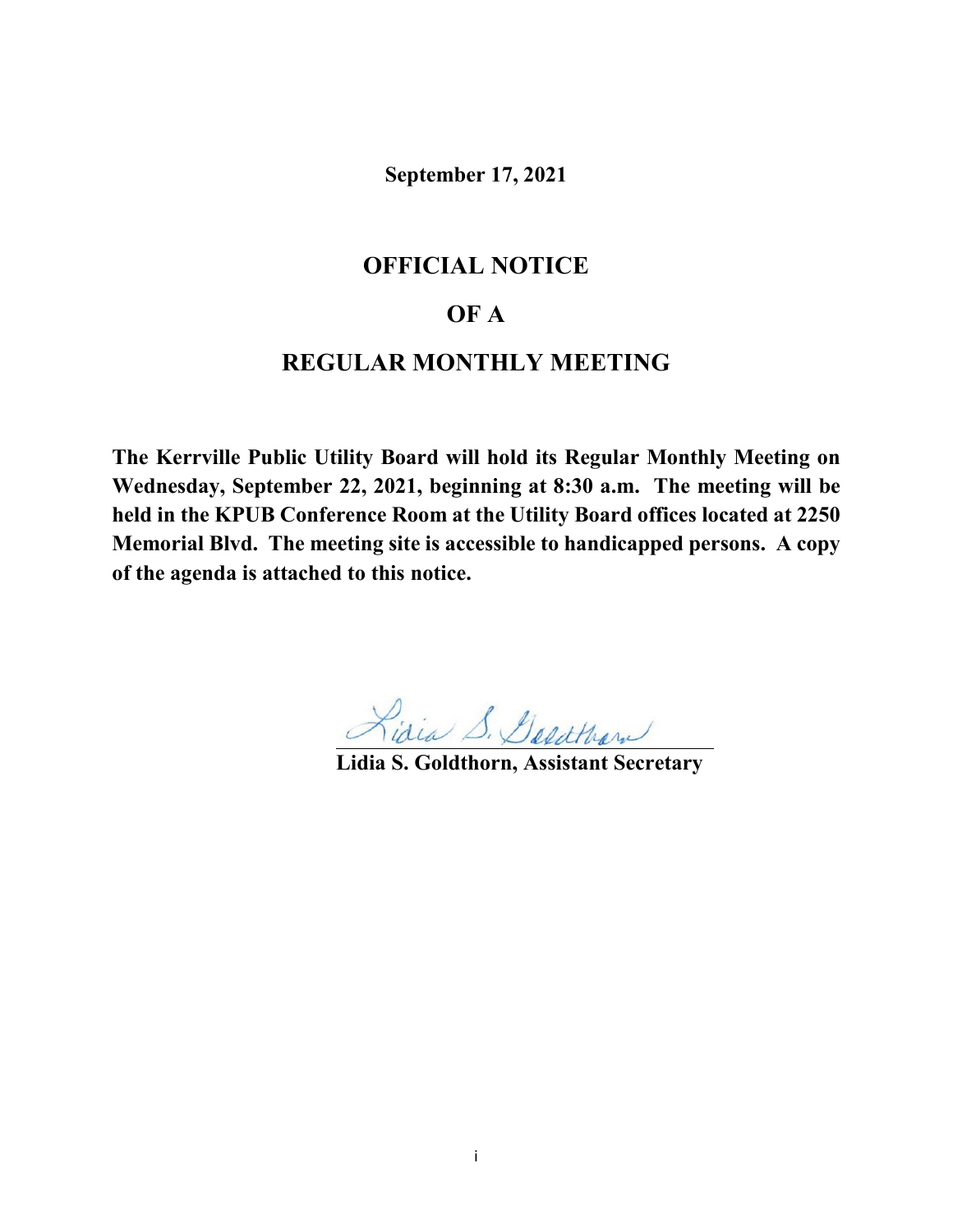## **AGENDA KERRVILLE PUBLIC UTILITY BOARD REGULAR MONTHLY MEETING WEDNESDAY, SEPTEMBER 22, 2021, 8:30 A.M. KPUB CONFERENCE ROOM KERRVILLE PUBLIC UTILITY BOARD OFFICES 2250 MEMORIAL BLVD. KERRVILLE, TEXAS**

## **KPUB MEETING PROCEDURES, BOARD OF TRUSTEES AND STAFF SAFETY MEASURES, AND CITIZEN PARTICIPATION GUIDELINES**

*Due to the recent increase of Coronavirus positive cases in Kerr County, standard safety protocols will be observed by the Kerrville Public Utility Board, KPUB staff, and citizens/visitors attending the meeting. Masks are voluntary and highly encouraged. Six-foot distance seating will be observed and visitor seating will be designated.*

## **1. CALL TO ORDER**

#### **2. PLEDGE OF ALLEGIANCE**

#### **3. APPROVAL OF MINUTES**

Discussion and consideration of the August 04, 2021 Special Called Meeting and the August 25, 2021, Regular Monthly Board Meeting Minutes................................................................................

#### **4. CITIZEN/CONSUMER OPEN FORUM:**

Members of the public may address the Board. Prior to speaking, each speaker must sign in with their name, address and the topic to be addressed. The Board may not discuss or take any action on an item not on the agenda but may place the issue on a future agenda. The number of speakers will be limited to the first ten speakers and each speaker is limited to four minutes.

#### **5. ANNOUNCEMENTS OF COMMUNITY INTEREST:**

Announcements of community interest, including expressions of thanks, congratulations, or condolences; information regarding holiday schedules; honorary recognition of KPUB officials, employees; reminders about upcoming events sponsored by KPUB. No action taken.

*\*Please note: The October Regular Monthly Board Meeting is tentatively scheduled for Wednesday, October 20, 2021 at 8:30 a.m.*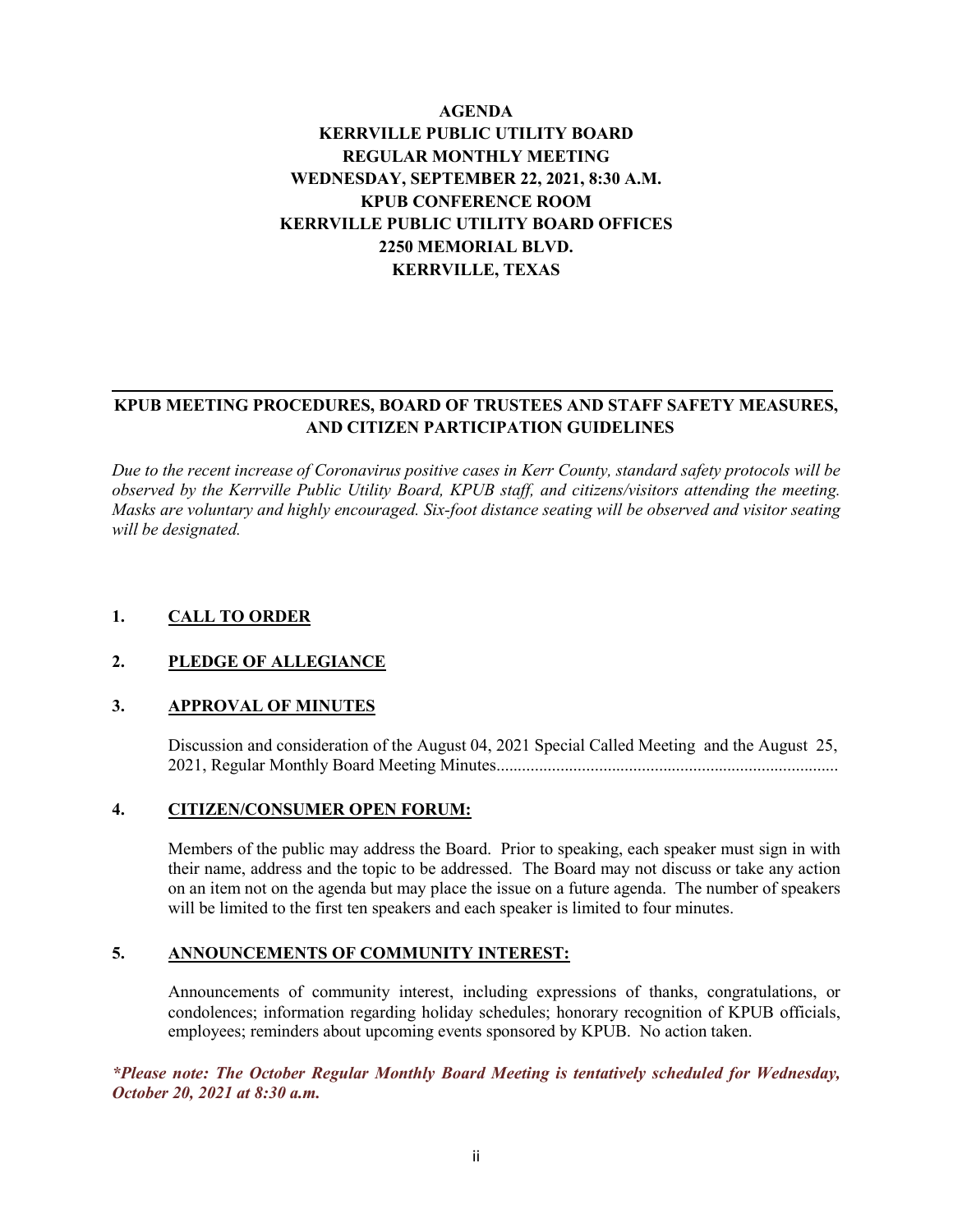## **6. MOTION TO VOTE AND RECESS THE PUBLIC MEETING AND RECONVENE IN AN EXECUTIVE CLOSED SESSION:**

#### **I. EXECUTIVE CLOSED SESSION – CONSULTATION WITH ATTORNEY:**

In accordance with Texas Statutes Subchapter D, Chapter 551, Government Code Section §551.071, the Kerrville Public Utility Board will recess for the purpose of "Consultation With Attorney" regarding the following matter:

A. Consultation with Attorney Regarding Pending or Contemplated Litigation – Mike Wittler, CEO

#### **II. EXECUTIVE CLOSED SESSION – COMPETITIVE MATTERS:**

In accordance with Texas Statutes Subchapter D, chapter 551, Government Code Section §551.086, the Kerrville Public Utility Board will recess to discuss and take any necessary action on the following "Competitive Matters":

- A. Bidding and pricing information for purchased power, general and fuel, and Electric Reliability Council of Texas bids, prices, offers, and related services and strategies; Risk management information, contracts, and strategies, including fuel hedging and storage;
	- (1) Discussion on Hedging Activities, ERCOT Invoicing and Purchased Power Contracts – Mike Wittler, CEO
	- (2) Hedging Report Mike Wittler, CEO

## **III. EXECUTIVE CLOSED SESSION – PERSONNEL MATTERS:**

In accordance with Texas Statues Subchapter D, Chapter 551, Government Code Section §551.074, the Kerrville Public Utility Board will recess to deliberate the following "Personnel Matters":

A. Annual Performance Appraisal for Michael Wittler, General Manager and CEO

## **7. CONSIDERATION AND ACTION AS A RESULT OF EXECUTIVE CLOSED SESSIONS:**

## **8. CONSIDERATION AND ACTION ON RESOLUTION NO. 21-22 – JILL COOK, ACCOUNTING SUPERVISOR:**

Discussion and consideration of a Resolution approving payments to various providers of services or supplies …………………………………………………………………………………………...

## **9. CONSIDERATION AND ACTION ON RESOLUTION NO. 21-23 – MIKE WITTLER, CEO:**

Discussion and consideration of a Resolution authorizing and approving signatures for the Kerrville Public Utility Board of Trustees and Management for purposes of bank accounts, investments and financial transactions ……………………………………………………..........................................